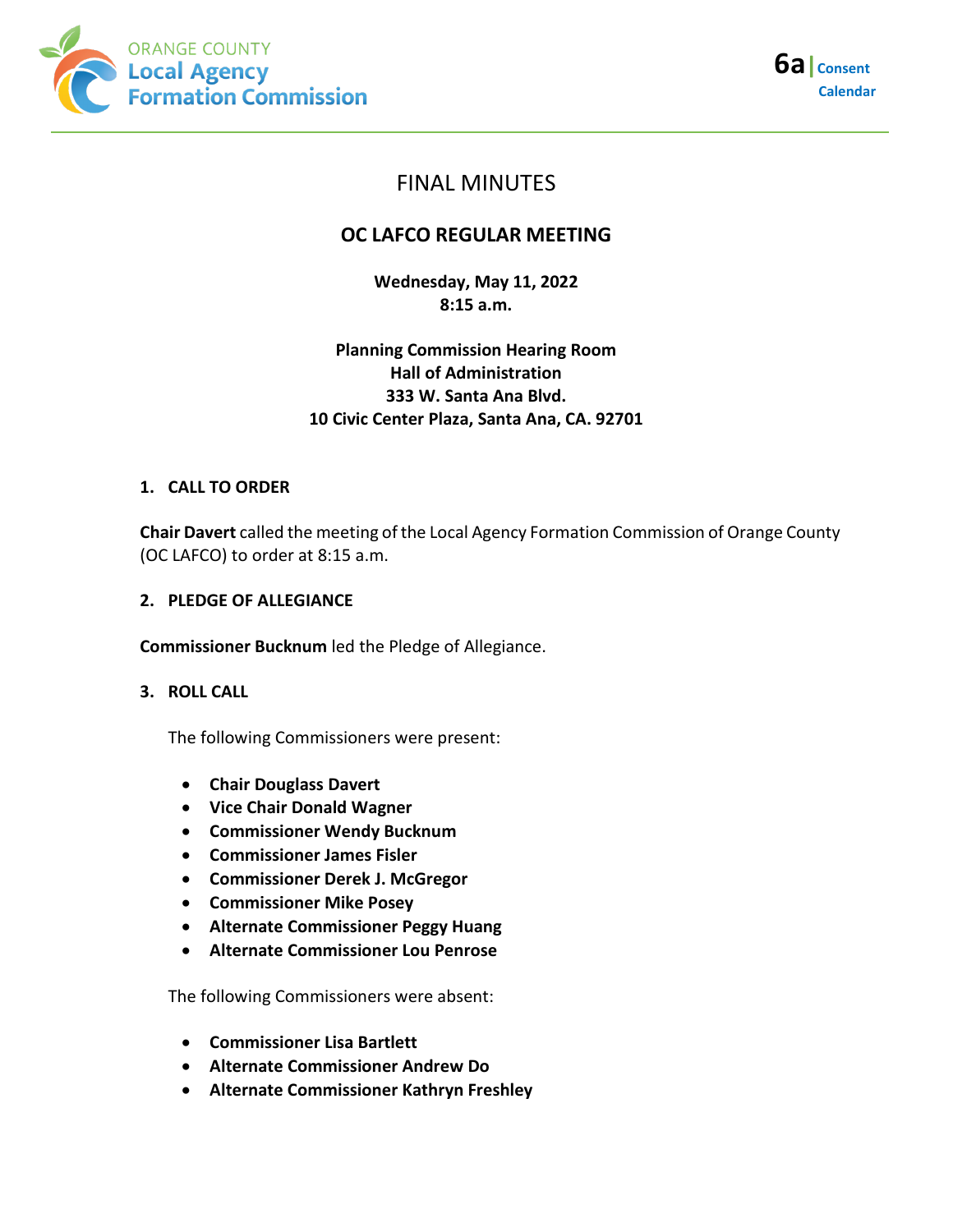The following OC LAFCO staff members were present:

- Executive Officer Carolyn Emery
- Policy Analyst Luis Tapia
- Policy Analyst Gavin Centeno
- Commission Clerk Cheryl Carter-Benjamin
- General Counsel Scott Smith

# **4. ANNOUNCEMENT OF SUPPLEMENTAL COMMUNICATION (Received After Agenda Distribution)**

Executive Officer Carolyn Emery noted that supplemental communication for Agenda Item 10a was distributed to Commissioners and copies were made available to the public.

 $\_$  , and the set of the set of the set of the set of the set of the set of the set of the set of the set of the set of the set of the set of the set of the set of the set of the set of the set of the set of the set of th

### **5. PUBLIC COMMENT**

**Chair Davert** requested public comments on any non-agenda items. Commission Clerk Cheryl Carter-Benjamin noted that there were no requests to speak from the public.

**Chair Davert** closed the hearing of public comments.

### **6. CONSENT CALENDAR**

**Chair Davert** called for a motion on the consent calendar. There was no discussion from Commissioners and the Commission Clerk noted no requests from the public to speak on the item.

**Chair Davert** called for a motion on the consent calendar. **Commissioner Fisler** motioned for approval of the consent calendar and **Commissioner Posey** seconded the motion.

| 6a. – Approval of Minutes – May 11, 2022, Regular Commission Meeting                   |
|----------------------------------------------------------------------------------------|
| 6b. – Amendments to the Local Guidelines for Implementing the California Environmental |
| <b>Quality Act (CEQA)</b>                                                              |
|                                                                                        |

**6c. – Local Agency Investment Fund (LAIF) Account Update**

| <b>MOTION:</b>  | Approve the Consent Calendar. (James Fisler)            |
|-----------------|---------------------------------------------------------|
| <b>SECOND:</b>  | <b>Mike Posey</b>                                       |
| <b>FOR:</b>     | James Fisler, Mike Posey, Donald Wagner, Wendy Bucknum, |
|                 | Derek J. McGregor, Douglass Davert                      |
| <b>AGAINST:</b> | None                                                    |
| <b>ABSTAIN:</b> | <b>None</b>                                             |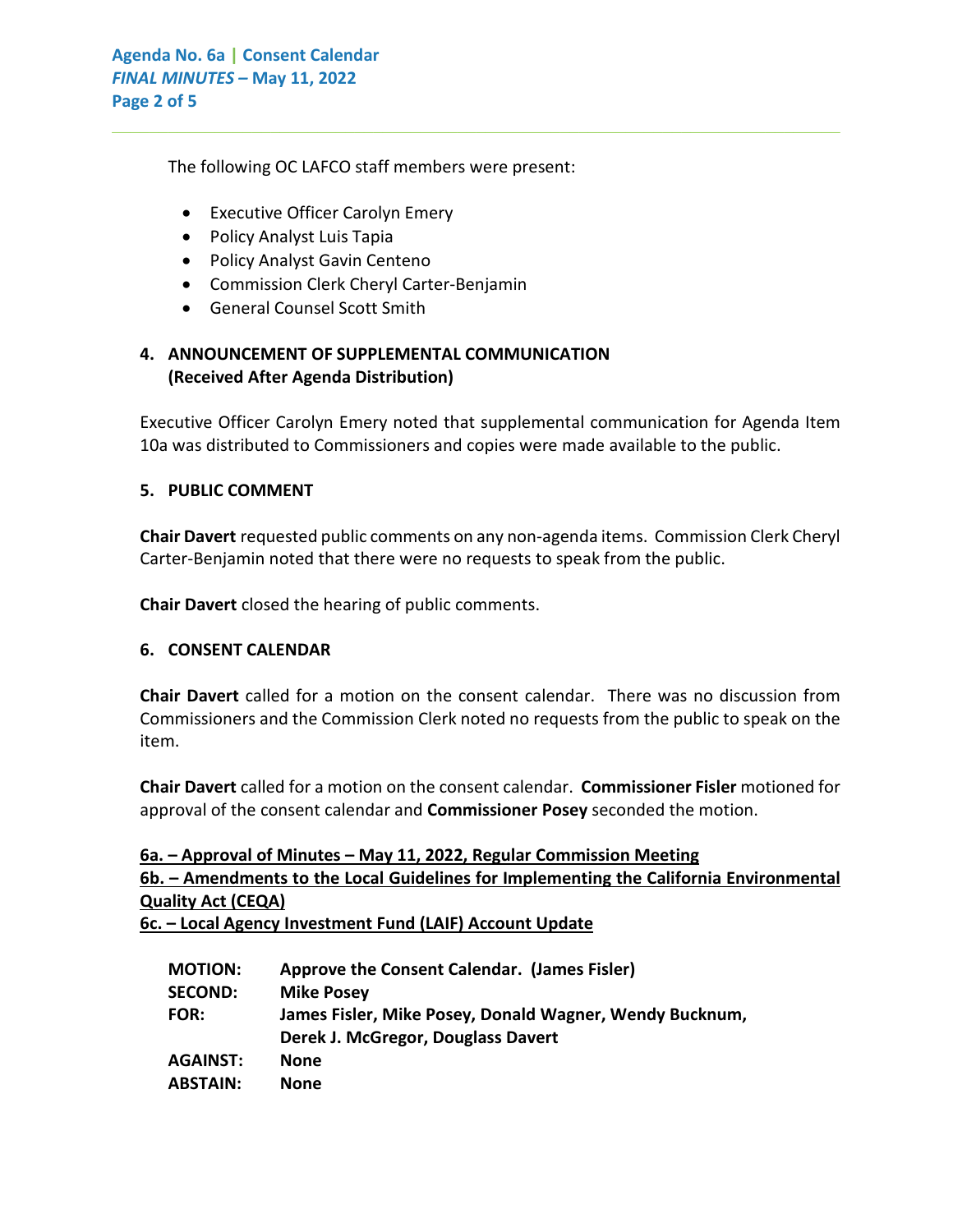**MOTION PASSED: 6-0.**

#### **7. PUBLIC HEARING**

#### **7a. – Final OC LAFCO Fiscal Year 2022-23 Budget**

Executive Officer Carolyn Emery presented the staff report on the final budget for fiscal year 2022-23 and noted the recommended actions.

 $\_$  , and the set of the set of the set of the set of the set of the set of the set of the set of the set of the set of the set of the set of the set of the set of the set of the set of the set of the set of the set of th

**Chair Davert** called for Commission discussion and opened the public hearing. **Chair Davert** made general comments, and the Commission Clerk noted that there were no requests from the public to speak on the item. **Chair Davert** closed the public hearing and called for a motion on the recommended actions. **Commissioner Bucknum** motioned to approve the staff recommended actions and **Commissioner Posey** seconded the motion.

| <b>MOTION:</b>  | Adopt the final OC LAFCO FY 2022-23 Budget; Direct the Executive Officer<br>to transmit the final budget to the Board of Supervisors, cities, special<br>districts, and the County Auditor-Controller. (Wendy Bucknum) |
|-----------------|------------------------------------------------------------------------------------------------------------------------------------------------------------------------------------------------------------------------|
| <b>SECOND:</b>  | <b>Mike Posey</b>                                                                                                                                                                                                      |
| <b>FOR:</b>     | Wendy Bucknum, Mike Posey, Donald Wagner, James Fisler,                                                                                                                                                                |
|                 | Derek J. McGregor, Douglass Davert                                                                                                                                                                                     |
| <b>AGAINST:</b> | <b>None</b>                                                                                                                                                                                                            |
| <b>ABSTAIN:</b> | <b>None</b>                                                                                                                                                                                                            |
|                 |                                                                                                                                                                                                                        |

**MOTION PASSED: 6-0.**

### **8. COMMISSION DISCUSSION AND ACTION**

#### **8a. – Professional Consultant Services Agreement with Rosenow Specavek Group**

Executive Officer Carolyn Emery gave the staff presentation and noted the recommended actions. The Executive Officer also noted a correction to the draft agreement by indicating the official name change of the Consultant from Rosenow Specavek Group to RSG, Inc.

**Chair Davert** called for Commission discussion and public comments. Commissioners made general comments and inquiries, and the Executive Officer provided responses accordingly. The Commission Clerk noted that there were no requests from the public to speak on the item.

**Chair Davert** called for a motion on the recommended actions. **Commissioner Posey** motioned to approve the staff recommended actions and **Commissioner Wagner** seconded the motion.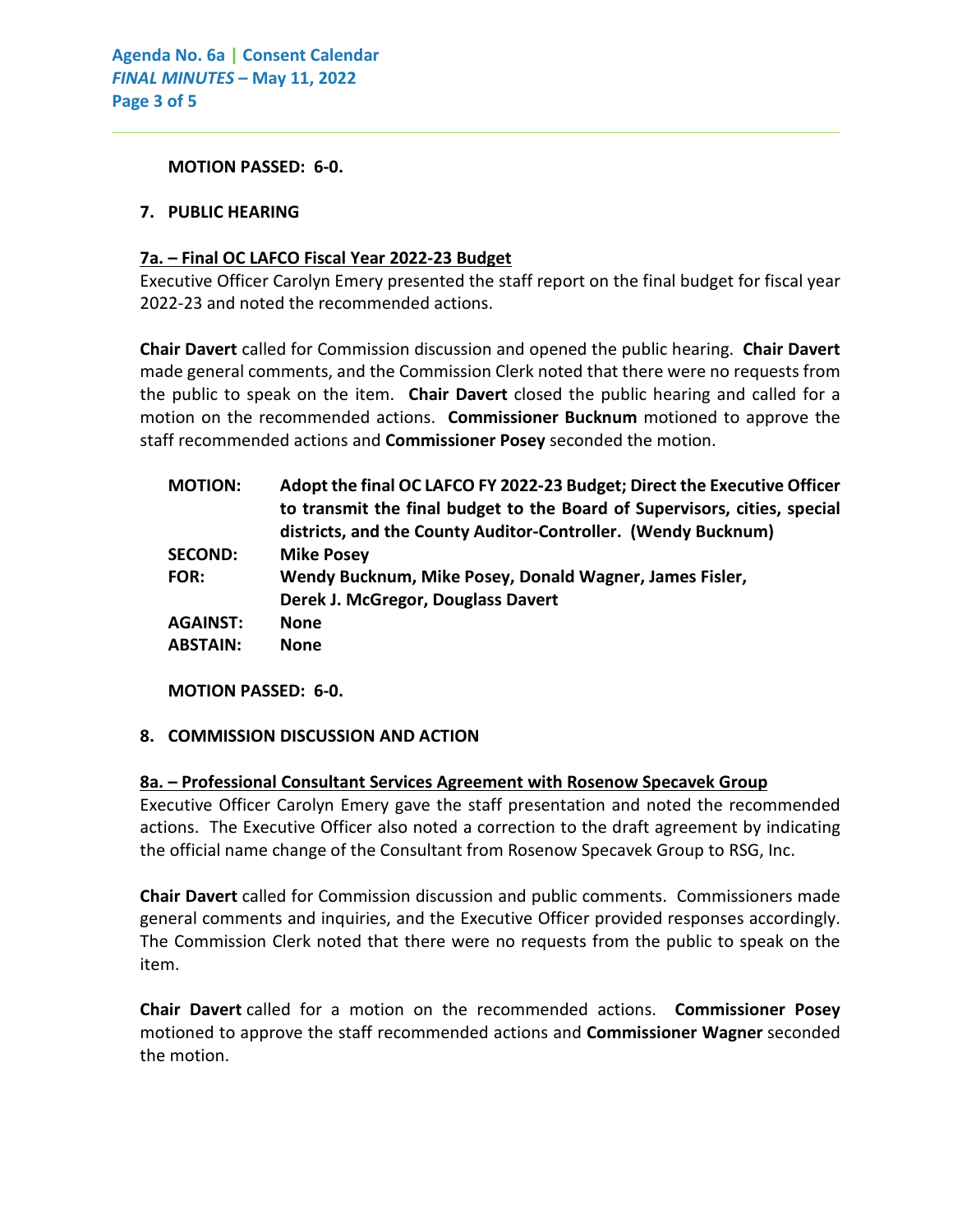**Agenda No. 6a | Consent Calendar** *FINAL MINUTES –* **May 11, 2022 Page 4 of 5**

| <b>MOTION:</b>  | Approve the Professional Services Agreement with RSG, Inc. to conduct |
|-----------------|-----------------------------------------------------------------------|
|                 | the MSRs for the Southwest and West Regions; authorize the Executive  |
|                 | Officer to execute the agreement. (Mike Posey)                        |
| <b>SECOND:</b>  | <b>Donald Wagner</b>                                                  |
| <b>FOR:</b>     | Mike Posey, Donald Wagner, Wendy Bucknum, James Fisler,               |
|                 | Derek J. McGregor, Douglass Davert                                    |
| <b>AGAINST:</b> | <b>None</b>                                                           |
| <b>ABSTAIN:</b> | <b>None</b>                                                           |
|                 |                                                                       |

 $\_$  , and the set of the set of the set of the set of the set of the set of the set of the set of the set of the set of the set of the set of the set of the set of the set of the set of the set of the set of the set of th

**MOTION PASSED: 6-0.**

#### **8b. – Selection Process and Appointment of OC LAFCO Regular Public Member**

**Chair Davert** gave a summary of the selection process and recommendation of the Ad Hoc Committee to reappoint Commissioner McGregor.

**Chair Davert** called for Commission discussion and public comments. Ad hoc Committee members, **Commissioners Wagner** and **Bucknum** made brief comments. Commissioner McGregor gave a brief statement. There were no other comments from Commissioners, and the Commission Clerk noted that there were no requests from the public to speak on the item.

**Chair Davert** called for a motion on the recommended action of the Ad hoc Committee. **Vice Chair Wagner** motioned to approve the recommendation of the Ad hoc Committee and **Commissioner Bucknum** seconded the motion.

| <b>MOTION:</b>  | Reappoint Derek J. McGregor to the Regular Public Member seat for the |
|-----------------|-----------------------------------------------------------------------|
|                 | term to commence July 1, 2022. (Donald Wagner)                        |
| <b>SECOND:</b>  | <b>Wendy Bucknum</b>                                                  |
| <b>FOR:</b>     | Donald Wagner, Wendy Bucknum, James Fisler, Lou Penrose,              |
|                 | <b>Mike Posey, Douglass Davert</b>                                    |
| <b>AGAINST:</b> | <b>None</b>                                                           |
| <b>ABSTAIN:</b> | <b>None</b>                                                           |
|                 |                                                                       |

**MOTION PASSED: 6-0.**

#### **9. COMMISSIONER COMMENTS**

Commissioners made general comments.

#### **10. EXECUTIVE OFFICER'S REPORT**

The Executive Officer provided the following updates: